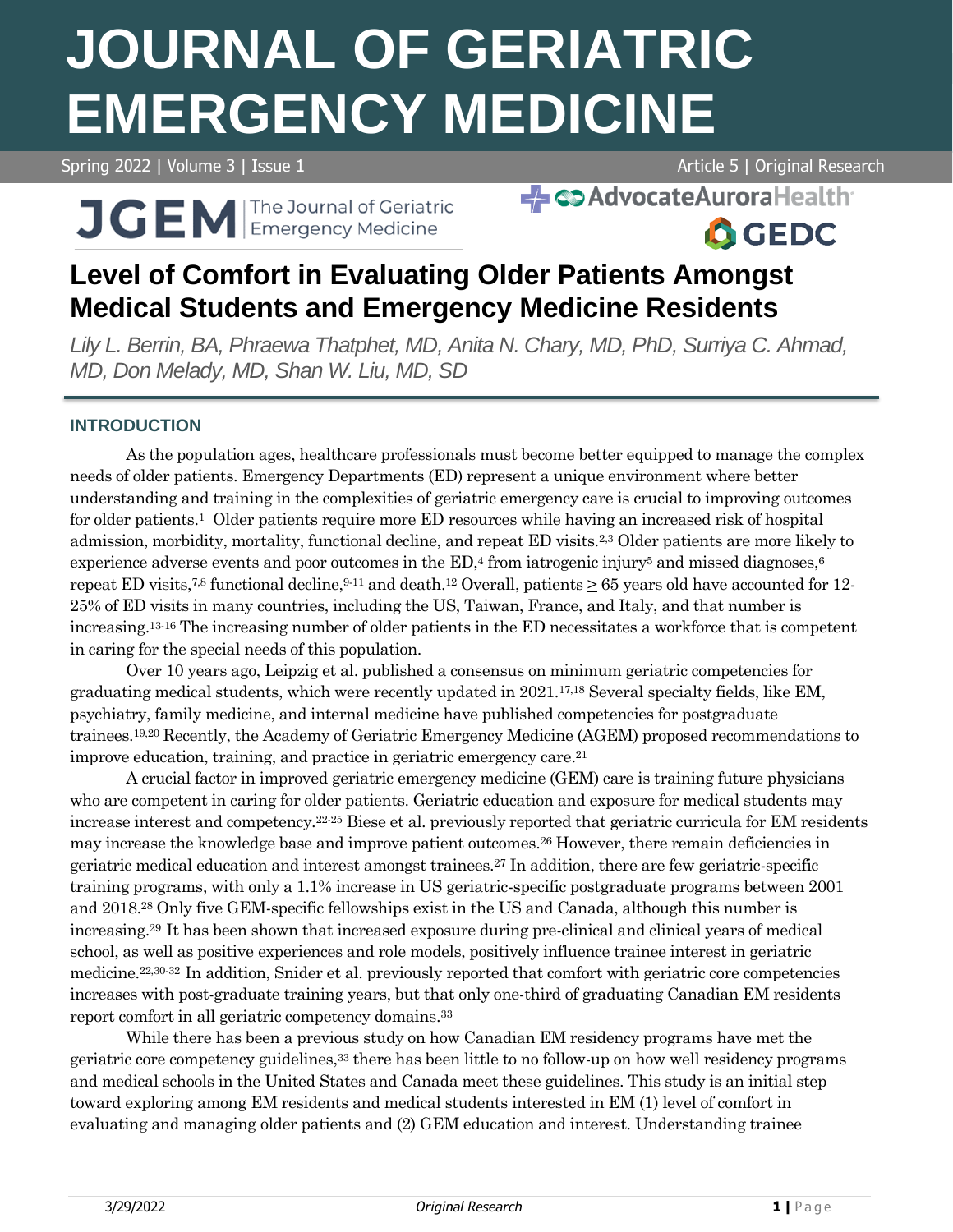perspectives can improve GEM curricula and grow the GEM field to ensure that the future workforce is wellequipped to care for the growing aging population.

#### **METHODS**

#### *Study Design*

This is a cross-sectional study of EM residents and medical students in their clinical years of training with an interest in EM. We evaluated medical students' and residents' self-reported comfort with the previously reported geriatric competency domains for medical students.8,10 We also asked questions regarding interest and barriers to GEM, exposure to geriatric medical education and GEM, and demographic information. (**Appendix 1** and **Appendix 2**). Questionnaires were adapted from previously published surveys of residents and medical students.33-35 Survey questions regarding the geriatric core competencies were adapted for both question length and content.

We pilot tested the questionnaire on five medical students and two EM residents to ensure clarity and validity. Feedback from pilot testing was incorporated into the survey design, and students and residents who participated in pilot testing were excluded from the study. We incentivized participation with a raffle of five \$40 gift certificates provided to those who completed the survey through an anonymous link, names and email addresses were deidentified and not connected to survey responses. The study was approved by the Massachusetts General Brigham Institutional Review Board in Boston, Massachusetts.

#### *Study Settings and Participants*

An anonymous online survey was distributed in May 2021 via the Society of Academic Emergency Medicine (SAEM) Residents and Medical Students (RAMS) listserv, which has about 3,000 members. This timing was intentionally chosen so that students would be at the end of the academic year and in order to use the national SAEM meeting to advertise the survey. The survey was also disseminated via Twitter in conjunction with an announcement at the AGEM annual meeting. The initial tweets were sent by the coauthors and subsequently tweeted and re-tweeted by the AGEM community on Twitter. Twitter was used to widely disseminate the survey and reach trainees not involved with SAEM or RAMS. All medical students interested in EM in their clinical years of training and all residents in an emergency medicine training program in the US and Canada were eligible to participate. Survey data were collected and managed using a web-based software platform, REDCap, an electronic data capture tool hosted at Massachusetts General Hospital.<sup>36</sup>

### *Survey Questions*

The core competency survey questions contained a basic question regarding comfort with each specific competency domain followed by examples. The questions were closed-ended with naturally ordered responses. The survey asked respondents to rank their comfort level in providing care with respect to each domain on a five-point Likert scale of "Very Uncomfortable," "Somewhat Uncomfortable," "Neither Comfortable nor Uncomfortable," "Somewhat Comfortable," or "Very Comfortable." We also assessed other areas of GEM education and interest. Our primary outcome was the proportion of "comfort" for each competency domain, and we established, a priori, that "comfort" in any domain would be attributed to "Somewhat Comfortable" or "Very Comfortable" responses. Other survey questions regarding interest in GEM, barriers to GEM, and education experiences with GEM were either ranked on a five-point Likert scale of agreement or as yes/no questions. The scale options for agreements were "Disagree," "Somewhat Disagree," "Neither Agree nor Disagree," "Somewhat Agree," or "Agree." We established, a priori, that agreement would be attributed to "Somewhat Agree" or "Agree" responses.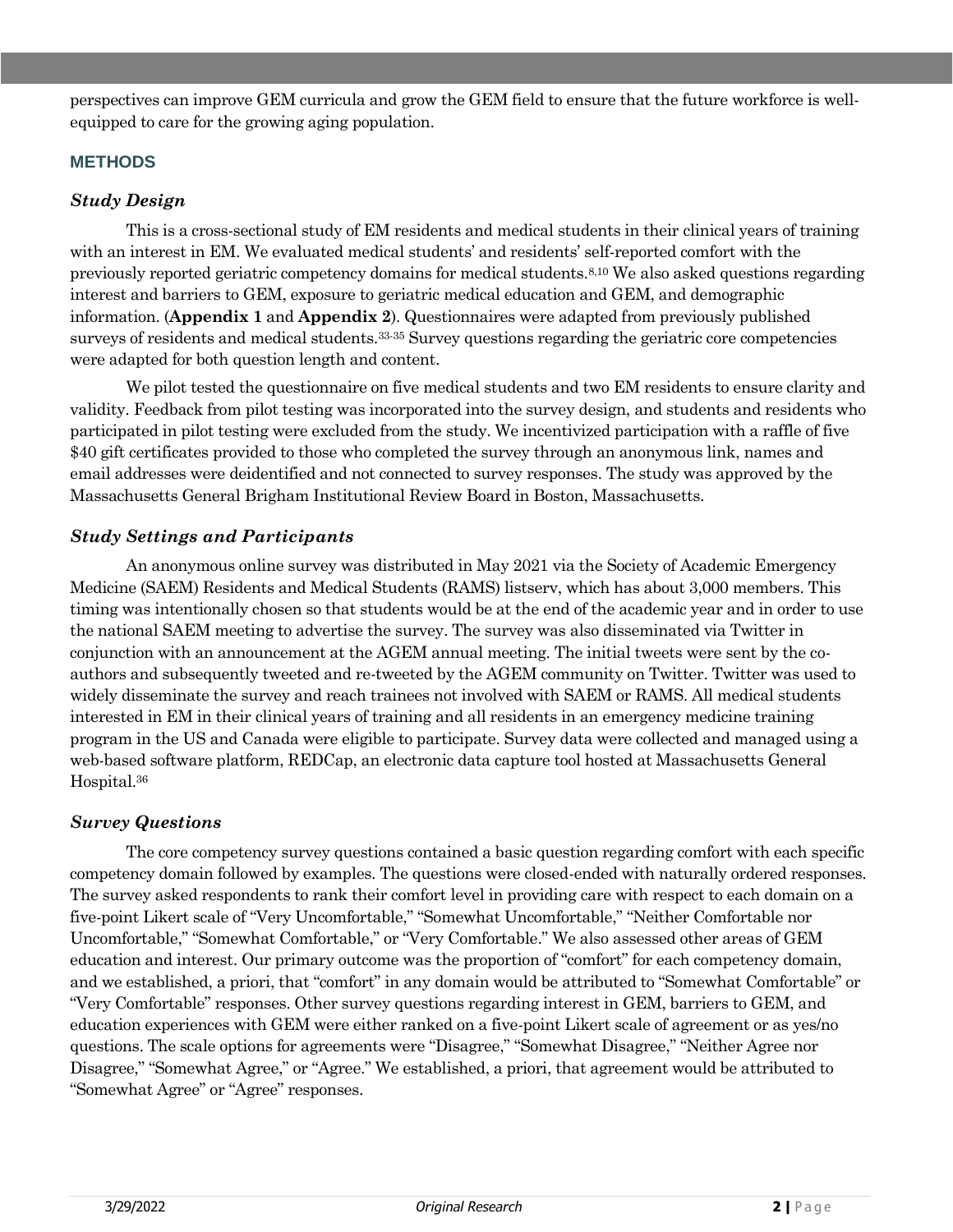#### *Data Analysis*

Kruskal-Wallis tests were used to compare competency comfort by a medical student (MS) and postgraduate year (PGY.). For analysis, medical students who had marked "Other" as their medical school year and indicated that they were between their third and fourth years were included in the MS3 group. Mann-Whitney tests were used to compare competency comfort between PGY1 and PGY2 residents and PGY3, PGY4, and PGY5 residents, and to compare overall medical student competency comfort based on whether their medical school offered a dedicated geriatrics curriculum. A p-value less than or equal to 0.05 was considered statistically significant for all analyses. All analyses were performed using PRISM version 9.1.2 (225) for macOS (GraphPad Software, LLC).

#### **RESULTS**

For the medical student survey, 138 respondents consented to take the questionnaire. Valid responses were screened using the question "What medical school do you attend?" Responses to this question that were not an accredited medical school were excluded. Eighteen respondents listed nonaccredited medical schools and were excluded, resulting in 120 respondents that were included in the study. For the resident survey, 3,464 respondents consented to take the questionnaire. Valid responses were screened using the question "What residency program are you enrolled in?" Responses to this question that were not an accredited residency program were excluded and considered aberrant responses. 3,415 respondents listed non-accredited residency programs and were excluded, resulting in 49 respondents that were included in the study. To exclude data from non-trainees, responses were reviewed by the authors twice to ensure that respondents listed an accredited medical school or residency program before responses were included for final analysis.

For the medical student survey, 10% (12) of included respondents were in their second year of medical school (MS2), 62% (74) were in their third year of medical school (MS3), and 27% (32) were in their fourth year of medical school (MS4), and 2% (2) were in research years between their MS3 and MS4 years. For the resident survey, 31(15%) of included respondents were postgraduate year one (PGY1) 39% (19) were postgraduate year two (PGY2), 22% (11) were postgraduate year three (PGY3), 4% (2) were postgraduate year four (PGY4), and 4% (2) were postgraduate year five (PGY5).

The percentage of medical students and residents who reported comfort in each competency domain are presented in **Table 1**. When stratified by year, there were no significant differences in responses for medical students except for goals of care (p-value 0.0469), but overall comfort was lowest in the MS2 group. Combining MS2 and MS3 students, the percentage of students who felt overall competent was equal to competency for MS4 students, at 66%.

**Table 1: Medical Student and Resident Self-Reported Comfort (somewhat comfortable or very comfortable) in Geriatric Competency Domains by Year**

| <b>Competency Domain</b>                             | $N(\%)$                   |                             |                 |               |                          |                              | P-Value |
|------------------------------------------------------|---------------------------|-----------------------------|-----------------|---------------|--------------------------|------------------------------|---------|
| <b>Medical Students</b>                              | <b>Total</b><br>$(N=120)$ | MS <sub>2</sub><br>$(N=12)$ | MS3<br>$(N=76)$ | MS4<br>(N=32) |                          |                              | p-value |
| Overall                                              | 79 (66%)                  | 5 (42%)                     | 52 (70%)        | 21 (66%)      | $\overline{\phantom{a}}$ | $\qquad \qquad \blacksquare$ | 0.4439  |
| Domain 1: Medication Management                      | 67 (56%)                  | 7 (58%)                     | 42 (55%)        | 17 (53%)      | $\overline{\phantom{a}}$ | $\overline{\phantom{a}}$     | 0.1704  |
| Domain 2: Cognitive and Behavioral                   | 69 (58%)                  | 6(50%)                      | 47 (62%)        | 15 (47%)      | $\overline{\phantom{0}}$ | $\overline{\phantom{0}}$     | 0.3081  |
| Domain 3: Baseline Functionality                     | 72 (60%)                  | 8(67%)                      | 41 (55%)        | 23 (72%)      | $\overline{\phantom{a}}$ | $\overline{\phantom{0}}$     | 0.2240  |
| Domain 4: Falls                                      | 81 (68%)                  | 4 (33%)                     | 52 (69%)        | 24 (75%)      | $\overline{\phantom{a}}$ | $\overline{\phantom{0}}$     | 0.8607  |
| Domain 5: Health Care Planning and<br>Promotion      | 73 (61%)                  | 5 (42%)                     | 50 (66%)        | 17 (53%)      | $\overline{\phantom{a}}$ | $\overline{\phantom{a}}$     | 0.7707  |
| Domain 6: Atypical Presentation of<br><b>Disease</b> | 63 (53%)                  | 5 (42%)                     | 41 (54%)        | 16 (50%)      | $\overline{\phantom{a}}$ | $\overline{\phantom{a}}$     | 0.3919  |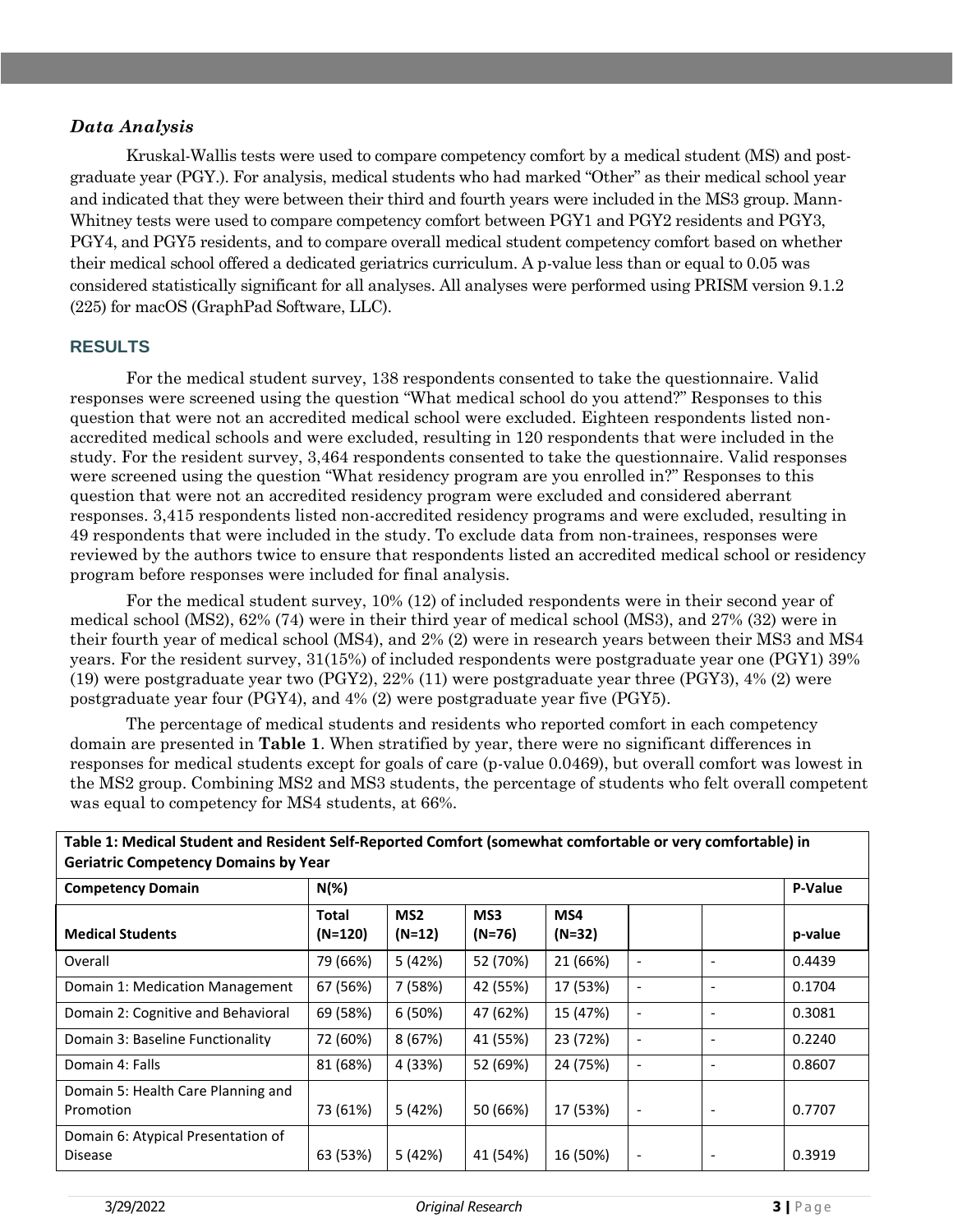| Domain 7: Goals of Care                                                                                                                  | 71 (59%) | 6(50%)    | 50 (66%)         | 14 (44%)  | $\overline{\phantom{0}}$     | $\qquad \qquad \blacksquare$ | 0.0469  |
|------------------------------------------------------------------------------------------------------------------------------------------|----------|-----------|------------------|-----------|------------------------------|------------------------------|---------|
| Domain 8: Hospital Interventions                                                                                                         | 71 (59%) | 7 (58%)   | 44 (59%)         | 20 (63%)  | $\qquad \qquad \blacksquare$ | $\qquad \qquad \blacksquare$ | 0.2371  |
|                                                                                                                                          | Total    | PGY1      | PGY <sub>2</sub> | PGY3      | PGY4                         | PGY5                         |         |
| <b>Residents</b>                                                                                                                         | $(N=49)$ | $(N=15)$  | $(N=19)$         | $(N=15)$  | $(N=2)$                      | $(N=2)$                      | p-value |
| Overall                                                                                                                                  | 45 (92%) | 14 (93%)  | 16 (84%)         | 11 (100%) | 2 (100%)                     | 2 (100%)                     | 0.5929  |
| Domain 1: Medication Management                                                                                                          | 26 (53%) | 6(40%)    | 8 (42%)          | 8 (73%)   | 2 (100%)                     | 2 (100%)                     | 0.3152  |
| Domain 2: Cognitive and Behavioral                                                                                                       | 26 (53%) | 7 (47%)   | 9(47%)           | 7 (64%)   | 1 (50%)                      | 2 (100%)                     | 0.3026  |
| Domain 3: Trauma                                                                                                                         | 44 (90%) | 13 (87%)  | 17 (89%)         | 11 (100%) | 2 (100%)                     | 1 (50%)                      | 0.3026  |
| Domain 4: Comorbid Conditions                                                                                                            | 30 (61%) | $9(60\%)$ | 9(47%)           | 10 (91%)  | 1 (50%)                      | 1 (50%)                      | 0.2812  |
| Domain 5: Atypical Presentation of                                                                                                       |          |           |                  |           |                              |                              |         |
| <b>Disease</b>                                                                                                                           | 33 (67%) | 9(60%)    | 11 (58%)         | 9(82%)    | 2 (100%)                     | 2(100%)                      | 0.4627  |
| Domain 6: Transitions of Care                                                                                                            | 30 (61%) | 9(60%)    | 11 (58%)         | 7 (64%)   | 1 (50%)                      | 2 (100%)                     | 0.8143  |
| Domain 7: Emergency Interventions                                                                                                        | 30 (61%) | 9(60%)    | 10 (53%)         | 8 (73%)   | 2 (100%)                     | 1 (50%)                      | 0.5149  |
| *P-values represent the significance of comparisons between years of training. MS2, second-year medical student; MS3, third-year medical |          |           |                  |           |                              |                              |         |

student; MS4, fourth-year medical student; PGY1, post-graduate year 1; PGY2, post-graduate year 2; PGY3, post-graduate year 3; PGY4, post-graduate year 4; PGY5, post-graduate year 5.

When stratified by year, there were no significant differences in resident responses, but overall reported comfort for residents was lowest in PGY2 residents. When combined, PGY1 and PGY2 residents reported lower comfort in all competencies compared to PGY3, PGY4, and PGY5 residents, as shown in **Figure 1**. The only domain that was statistically significant between these groups was medication management, with a p-value of 0.0241.





\*Resident competency comfort separated by junior residents (PGY1 and PGY2) and senior residents (PGY3, PGY4, and PGY5). PGY1, postgraduate year 1; PGY2, post-graduate year 2; PGY3, post-graduate year 3; PGY4, post-graduate year 4; PGY5, post-graduate year 5.

**Table 2** shows medical student and resident responses regarding statements about GEM exposure and caring for older patients in the ED. Seventy-four percent of medical students agree that GEM will be an important aspect of clinical care in the future, and 76% agree that more specialized courses and clinical experiences are necessary. Comparatively, 67% of residents felt that GEM receives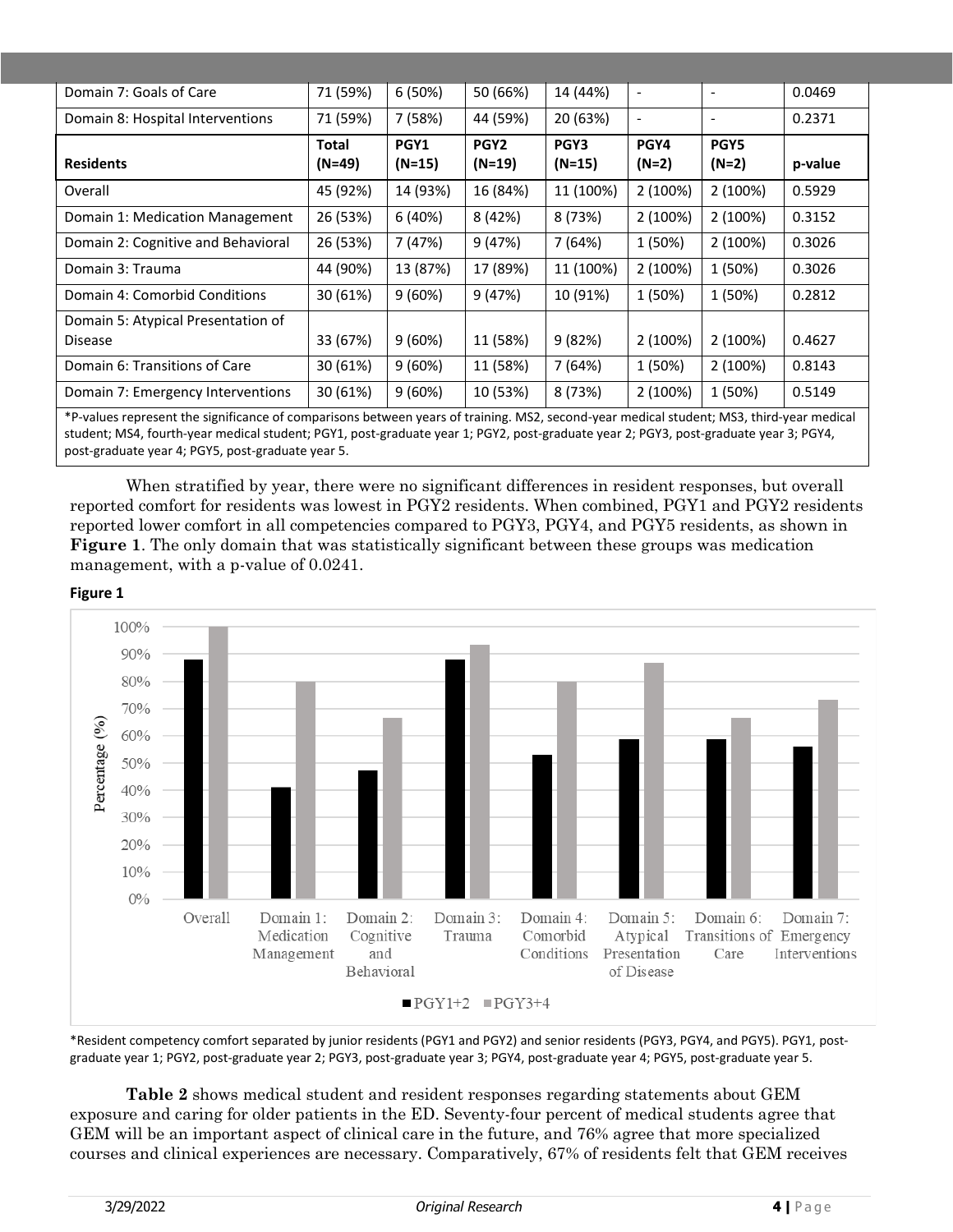adequate emphasis in clinical care education, but only 41% feel that their residency curriculum has prepared them well for caring for older patients in the ED. 96% of residents agree that GEM will be an important aspect of clinical care in the future, and 78% agree that more specialized courses and clinical experiences are necessary.

**Table 2: Medical student and Resident agreement with statements about Geriatric Emergency Medicine exposure and caring for older patients in the Emergency Department.** 

|                                                                                                                                                       | $N(\%)$                       |                       |  |  |
|-------------------------------------------------------------------------------------------------------------------------------------------------------|-------------------------------|-----------------------|--|--|
| Question                                                                                                                                              | <b>Medical Students N=120</b> | <b>Residents N=49</b> |  |  |
| I receive adequate contact with older patients during my ED <sup>a</sup> clinical<br>training.                                                        | 69 (58%)                      | 47 (96%)              |  |  |
| I am interested in treating older patients in the ED.                                                                                                 | 81 (68%)                      | 40 (82%)              |  |  |
| My medical school (resident) curriculum has prepared me well for caring<br>for older patients in the ED.                                              | 74 (62%)                      | 20 (41%)              |  |  |
| GEM <sup>b</sup> receives adequate emphasis in clinical care education.                                                                               | 59 (49%)                      | 33 (67%)              |  |  |
| More specialized courses and clinical experiences regarding the care of<br>older patients in the ED are necessary for medical students (residents).   | 91 (76%)                      | 38 (78%)              |  |  |
| Geriatric Emergency Medicine will be an important aspect of clinical<br>care in the future.                                                           | 89 (74%)                      | 47 (96%)              |  |  |
| I am interested in GEM as a subspecialty.                                                                                                             | 65 (54%)                      | 9(18%)                |  |  |
| Have you heard of GEM as a subspecialty?                                                                                                              | 56 (47%)                      | 35 (71%)              |  |  |
| Have you heard of AGEM <sup>c</sup> ?                                                                                                                 | 89 (74%)                      | 12 (24%)              |  |  |
| ( <sup>a</sup> ED= Emergency Department, <sup>b</sup> GEM=, Geriatric Emergency Medicine, <sup>c</sup> AGEM= Academy of Geriatric Emergency Medicine) |                               |                       |  |  |

Notable barriers to GEM, how to increase respondents' interest in GEM, and resources used to learn about older patients in the ED are noted in **Table 3**. The most common barriers for medical students and residents included exposure in medical education and training, 59% and 65% respectively. Medical students also noted that more exposure in preclinical and clinical training would make them more interested in GEM, at 57% and 54%, respectively. For residents, learning more about what a career in GEM looks like would increase interest in GEM (51%). Sixteen percent of medical students and 31% of residents responded that they are not interested in GEM. The most common resources used to learn about older patients in the ED were society guidelines for medical students (56%) and UpToDate for residents (82%).

**Table 3: Barriers and interest in Geriatric Emergency Medicine and resources to learn about older patients in the Emergency Department.**

| <b>Questions</b>                                                | $N(\%)$                       |                       |  |  |
|-----------------------------------------------------------------|-------------------------------|-----------------------|--|--|
| What are barriers you face in learning about GEM <sup>a</sup> ? | <b>Medical Students N=120</b> | <b>Residents N=49</b> |  |  |
| Exposure in your medical education and training                 | 71 (59%)                      | 32 (65%)              |  |  |
| Personal interest                                               | 63 (53%)                      | 19 (39%)              |  |  |
| Availability of faculty mentors                                 | 59 (49%)                      | 4 (8%)                |  |  |
| None                                                            | 8(7%)                         | 1 (2%)                |  |  |
| Other, please specify below                                     | 2(2%)                         | 0                     |  |  |
| What would make you more interested in GEM?                     | <b>Medical Students N=120</b> | <b>Residents N=49</b> |  |  |
| I am not interested in GEM                                      | 19 (16%)                      | 15 (31%)              |  |  |
| More exposure in preclinical training                           | 68 (57%)                      | 7 (14%)               |  |  |
| More exposure in clinical training                              | 65 (54%)                      | 15 (31%)              |  |  |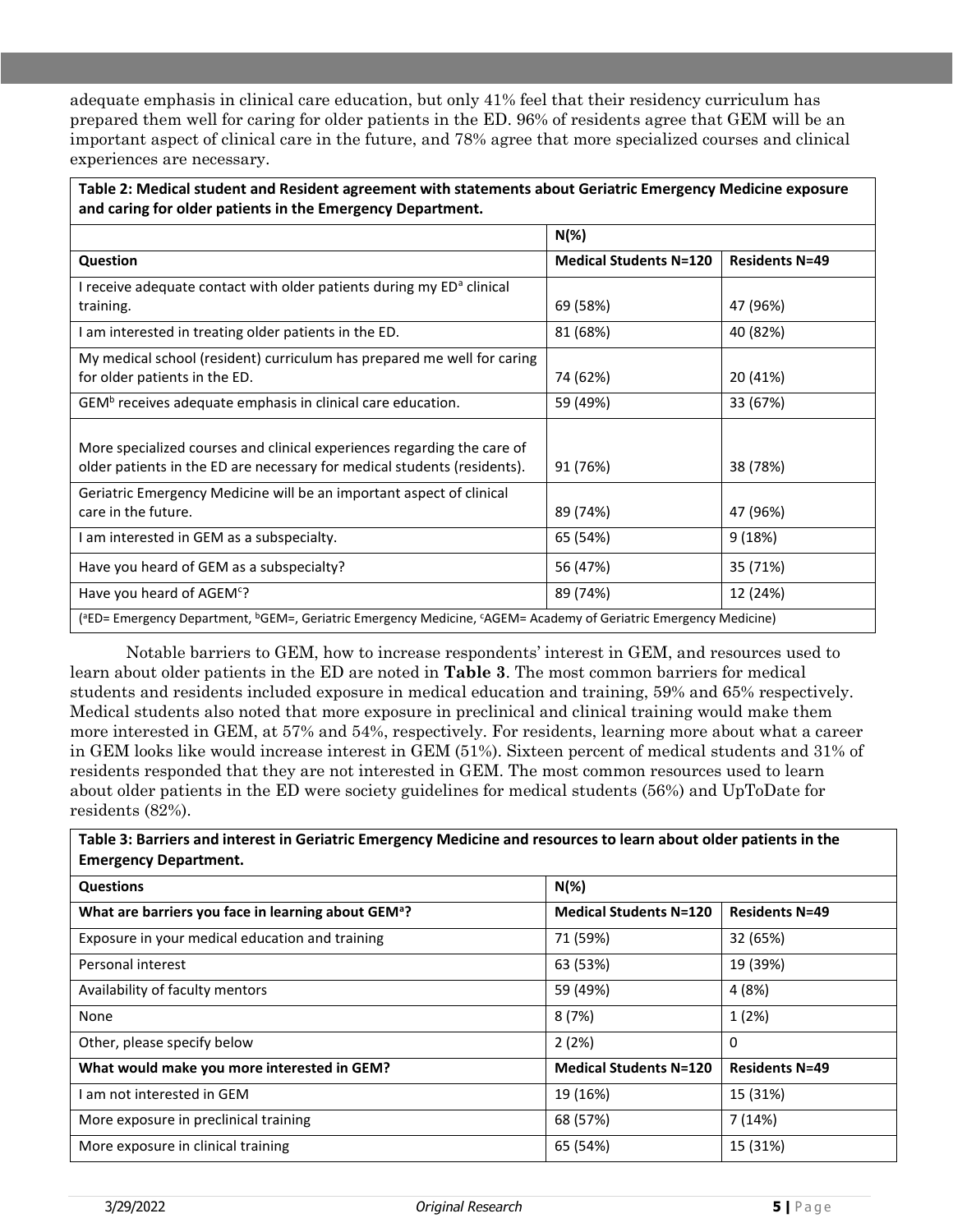| Journal clubs                                                                            | 25 (21%)                      | 8 (16%)               |  |
|------------------------------------------------------------------------------------------|-------------------------------|-----------------------|--|
| Learning more about what a career in GEM looks like                                      | 48 (40%)                      | 25 (51%)              |  |
| Other, please specify below                                                              | $\mathbf{0}$                  | 0                     |  |
| What resources do you use to learn about older patients in the ED <sup>b</sup> ?         | <b>Medical Students N=120</b> | <b>Residents N=49</b> |  |
| UpToDate                                                                                 | 43 (36%)                      | 40 (82%)              |  |
| Aquifer modules                                                                          | 25 (21%)                      | 4 (8%)                |  |
| Websites, like https://geri-em.com or FOAMEd                                             | 60 (50%)                      | 26 (53%)              |  |
| Journal articles                                                                         | 45 (38%)                      | 13 (27%)              |  |
| Society curriculum guidelines, like AMA, SAEM, ACEP, EMRA, or other                      | 67(56%)                       | 20 (41%)              |  |
| Podcasts                                                                                 | 43 (36%)                      | 22 (45%)              |  |
| Other, please specify below                                                              | 1(1%)                         | 1 (2%)                |  |
| I have never used any resources to learn about clinical care for older                   |                               |                       |  |
| patients in the ED                                                                       | 6(5%)                         | 3(6%)                 |  |
| ( <sup>a</sup> GEM= Geriatric Emergency Medicine, <sup>b</sup> ED= Emergency Department) |                               |                       |  |

**Table 4** shows how many medical schools and residency programs offer a dedicated geriatric curriculum, course, or rotation. Only 30% of medical students noted that their school offers a dedicated geriatric curriculum, 41% offered a dedicated geriatrics course, and 33% offered a dedicated geriatrics rotation. Furthermore, only 22% of residents noted that their program offers a dedicated geriatric curriculum, 8% offered a dedicated geriatrics course, and 10% offered a dedicated geriatrics rotation. Medical students whose medical school offered a geriatrics curriculum reported more comfort in evaluating and managing older patients in the ED, with a p-value of 0.0035.

**Table 4: Percentage of medical schools and residency programs that offer a dedicated geriatrics curriculum, course, or rotation, whether it is required, and how many trainees participated**

|                            | Medical Students, N (%)     |                 |                          | Residents, N (%)           |          |                          |
|----------------------------|-----------------------------|-----------------|--------------------------|----------------------------|----------|--------------------------|
| Curriculum/Course/Rotation | <b>Offered</b><br>$(N=120)$ | <b>Required</b> | Participated             | <b>Offered</b><br>$(N=49)$ | Required | Participated             |
| Curriculum                 | 36 (30%)                    | 31 (26%)        | $\overline{\phantom{0}}$ | 11 (22%)                   | 7 (14%)  | $\overline{\phantom{a}}$ |
| Course                     | 49 (41%)                    | 38 (32%)        | 47 (39%)                 | 4(8%)                      | 3(6%)    | 4(8%)                    |
| Rotation                   | 39 (33%)                    | 30 (25%)        | 34 (28%)                 | 5(10%)                     | 3(6%)    | 2(4%)                    |
| None                       | 22 (18%)                    |                 |                          | 24 (49%)                   |          | $\overline{\phantom{0}}$ |
| I don't know               | 18 (15%)                    |                 |                          | 10 (20%)                   |          |                          |

#### **DISCUSSION**

Our study found that while trainees overall felt comfortable in evaluating and managing older patients according to the geriatric core competencies, comfort with domains varied according to years of training and specific domains, although a statistically significant difference was found only in comfort with goals of care amongst medical students and medication management amongst residents. Trainee identified limited educational exposure and lack of faculty mentors as common barriers to learning about GEM and felt increased clinical exposure would increase interest in this field.

We found that the difference in comfort in GEM for trainees based on training years was not statistically significant in this study, in contrast to Snider et al.'s previous report that Canadian residents' comfort with the geriatric core competencies increased throughout residency training.<sup>33</sup> Snider et al. also reported that only one-third of graduating Canadian EM residents reported feeling comfortable in all domains of GEM.<sup>33</sup> Similarly, our data show that only 41% of residents surveyed feel that their residency curriculum has prepared them well for caring for older patients in the ED. The lack of statistical significance in this study can partially be explained by small sample sizes overall and in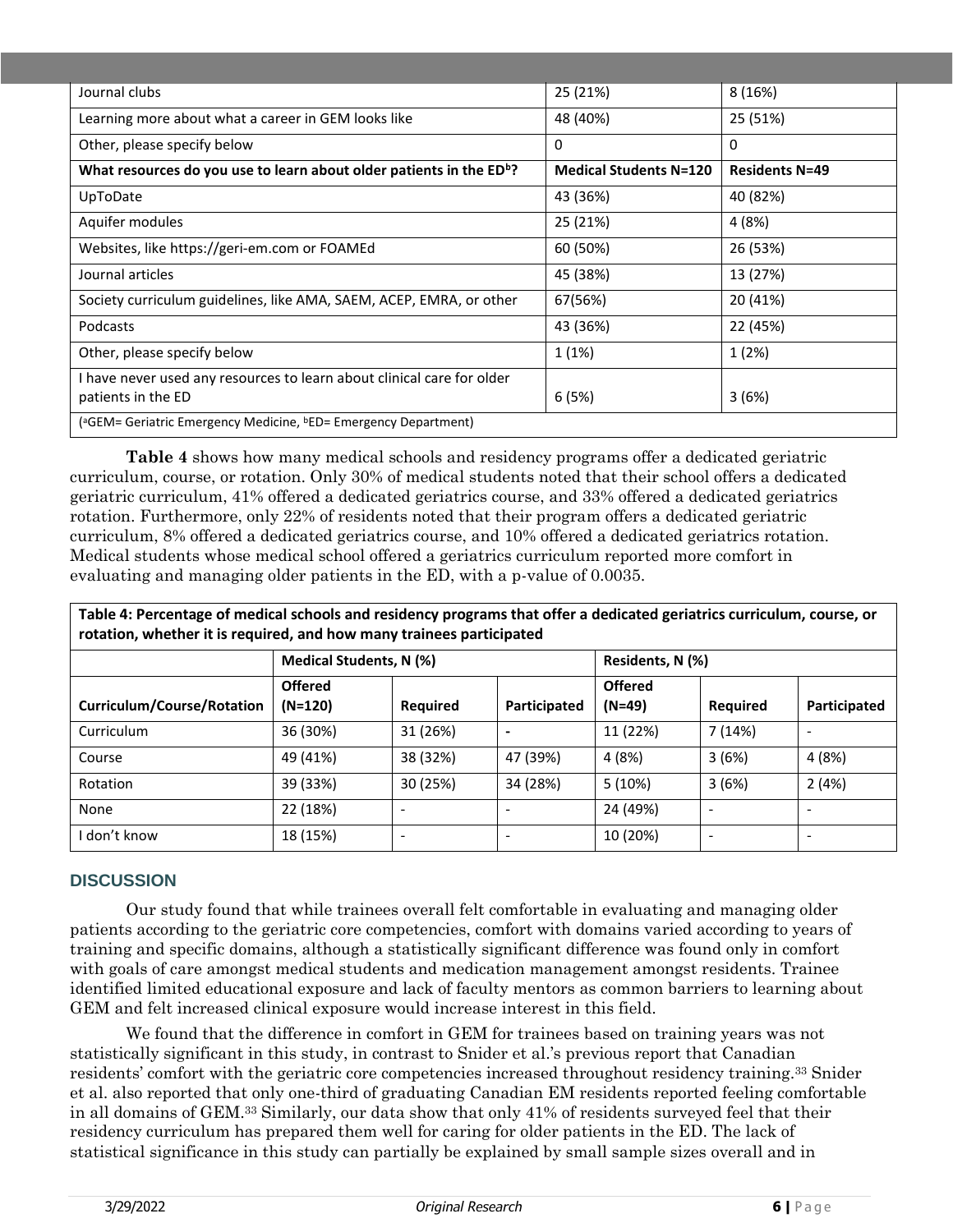individual trainee years. In addition, while medical knowledge tends to increase from year to year, comfort and confidence may vary as trainees continually learn more complex medicine and assume more responsibility as their training advances. Notably, trainees' comfort in specific domains ranged from 53% to 68% for medical students, and 53% to 90% for residents, with less comfort reported regarding atypical presentation of disease for medical students, medication management for residents, and cognitive and behavioral for both groups. These areas represent targets for additional education and clinical training. Lack of comfort in the geriatric core competency domains reported in this study and others causes concern that future EM physicians are not receiving adequate training in GEM, a finding that would be unacceptable in other areas of EM training, like pediatrics, trauma, or resuscitation.

This study also identified a discrepancy that more residents than medical students reported that they are not interested in GEM (31% versus 16%). While we cannot definitively say why interest is higher in medical students compared to residents, previous studies have shown that increased exposure in the pre-clinical and clinical years of medical school, as well as positive experiences and role models, have a positive influence on students' interest in geriatric medicine.<sup>22,30-32</sup> It could be that medical students are more open to exploring diverse clinical interests and more susceptible to positive experiences and exposures in GEM. It is reassuring that the methods identified by respondents to increase interest in GEM complement the barriers trainees identified, like exposure in training.

A minority of medical trainees surveyed noted that their medical school or residency program offers a dedicated geriatrics curriculum, course, or rotation and that not all are required. While expected, this is contrasted with the requirement for curriculum, courses, and rotations for other subspecialty populations, like pediatrics. Although much of general medical training is on adult patients, patients > 65 years old have complex needs different from that of the general adult population, as evidenced by the rise in geriatric-specific postgraduate training programs and certified geriatric emergency departments. Preclinical and clinical education for EM trainees must match this demand at all levels of education. Furthermore, our study found a statistically significant association between medical students reporting overall comfort in caring for older patients and whether their medical school offered a dedicated geriatrics curriculum. Given the barriers and approaches to increasing interest in GEM discussed above, increasing the availability of curriculum and courses aimed at learning about geriatrics and GEM would likely increase awareness and knowledge in this important field.

While it would be ideal to require more geriatric-specific education for medical trainees, we recognize that it is difficult to increase curricular demands on trainees. In addition, teaching this information in an engaging and meaningful format can be difficult. Various methods in which geriatric medicine has been creatively taught include a dedicated geriatrics rotation, unique experiences outside of the classroom with older patients, interactive case-based group sessions, and patient simulation.23-25,37,38

Medical trainees also recognize the need for GEM and more specialized training in this area. According to our study, most medical students and residents believe that GEM will be an important aspect of clinical care in the future and more specialized courses and clinical experiences are necessary. Trainees are aware of needing to become better trained at caring for older adults in the ED. While we do not expect that every EM physician will be certified in GEM, increasing knowledge of best practices and competent care for older patients should be prioritized and is something that trainees agree is important and necessary.

#### **LIMITATIONS**

Survey data are inherently biased given the subjective nature and reliability of respondents' responses rather than direct observation or more objective measures. However, to obtain responses from a variety of training programs with minimal resources, we felt it was the best research tool available. The survey tool used in the study was original and was designed for our specific purpose and thus lacks criterion validity, although it was adapted from published surveys.33-35

Valid response rates for the survey were low, with the RAMS listserv including over 3,000 members of residents and medical students. Also, not all EM residents and interested medical students are a part of RAMS, so the survey was also disseminated via Twitter, which resulted in many aberrant responses, especially for the resident survey. This was likely secondary to the prize raffle offered to survey respondents, which was done to incentivize participation amongst trainees. The two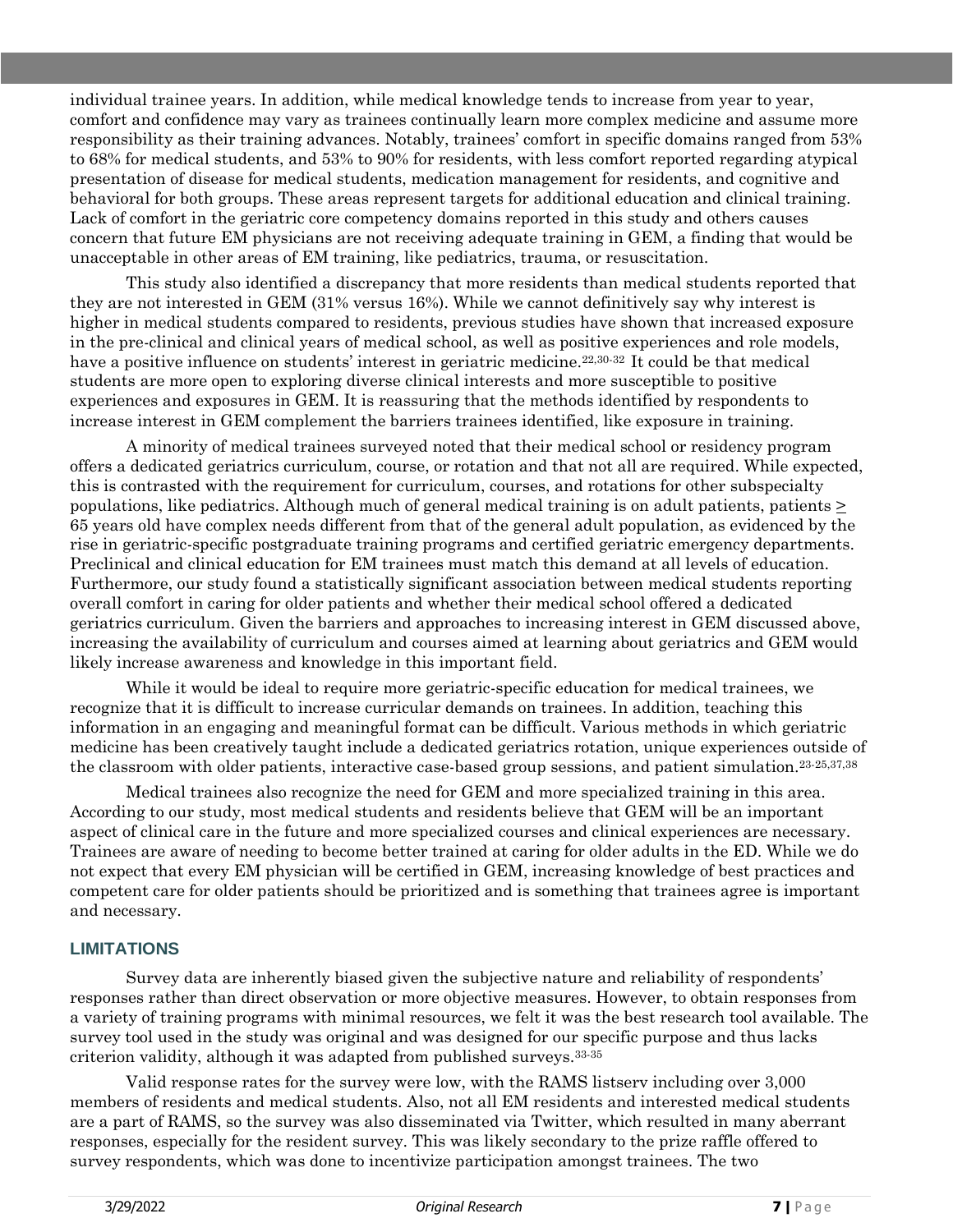dissemination methods of the RAMS listserv and Twitter still do not include all EM residents and interested medical students, so some part of the population was likely missed.

In addition, this survey was announced at the AGEM annual meeting, as part of SAEM, so there is likely some selectivity bias in recruiting trainees who have already expressed an interest in GEM. This may explain the number of trainees who responded positively to questions regarding interest and importance of GEM and a career in GEM, the lower numbers for those who said that they are not interested in GEM. This study also focused only on emergency medicine residents and medical students who self-identified as interested in EM, so the results are less generalizable to the general population of medical trainees not interested in EM. This survey examined self-reported comfort with core geriatric competencies, rather than objective knowledge and skills, which is a direction for future research.

#### **CONCLUSION**

This study is an initial step toward exploring the level of comfort EM residents and medical students interested in EM have in evaluating and managing older patients, as measured with the geriatric core competencies, as well as exploring trainees' exposure to GEM. More work is needed in this area to understand trainee comfort with the geriatric core competencies and working with this complex population. Greater geriatrics exposure in preclinical and clinical training can increase competency and interest, which may be best accomplished earlier in medical training. EM trainees are aware of the need for and importance of additional GEM education, and educators should find ways to teach trainees creatively and engagingly about caring for older patients. Increasing GEM exposure and training will be important in creating a future EM physician workforce that is comfortable in the required competencies for caring for this complex and important patient population.

#### **KEYWORDS**

Geriatrics, Emergency Medicine, Geriatric Emergency Medicine, Medical Education

| Lily Berrin, BA      | University of Pittsburgh School of Medicine                                                        |
|----------------------|----------------------------------------------------------------------------------------------------|
| Phraewa Thatphet, MD | Massachusetts General Hospital<br>Harvard Medical School                                           |
| Anita Chary, MD, PhD | Baylor College of Medicine                                                                         |
| Surriya C. Ahmad, MD | Weill Cornell Medicine/New York-Presbyterian Hospital                                              |
| Don Melady, MD       | Schwarz/Reisman Emergency Medicine Institute<br>Mount Sinai Health System<br>University of Toronto |
| Shan Liu, MD, SD     | Massachusetts General Hospital<br>Harvard Medical School                                           |

#### **AFFILIATIONS**

#### **CORRESPONDING AUTHOR**

Shan Liu, MD, SD - Email: sliu1@mgh.harvard.edu

#### **CONFLICTS OF INTEREST**

The authors have no conflicts to report.

#### **ACKNOWLEDGMENTS**

We would like to thank Emily Hacker, MD for her assistance with statistical analysis.

*Sponsor Role:* This study was sponsored by the Academy of Geriatric Emergency Medicine (AGEM). The sponsor assisted with survey design, methods, and subject recruitment.

*Funding:* The Academy of Geriatric Emergency Medicine (AGEM) assisted with funding to support survey participation in the form of gift cards for survey participation.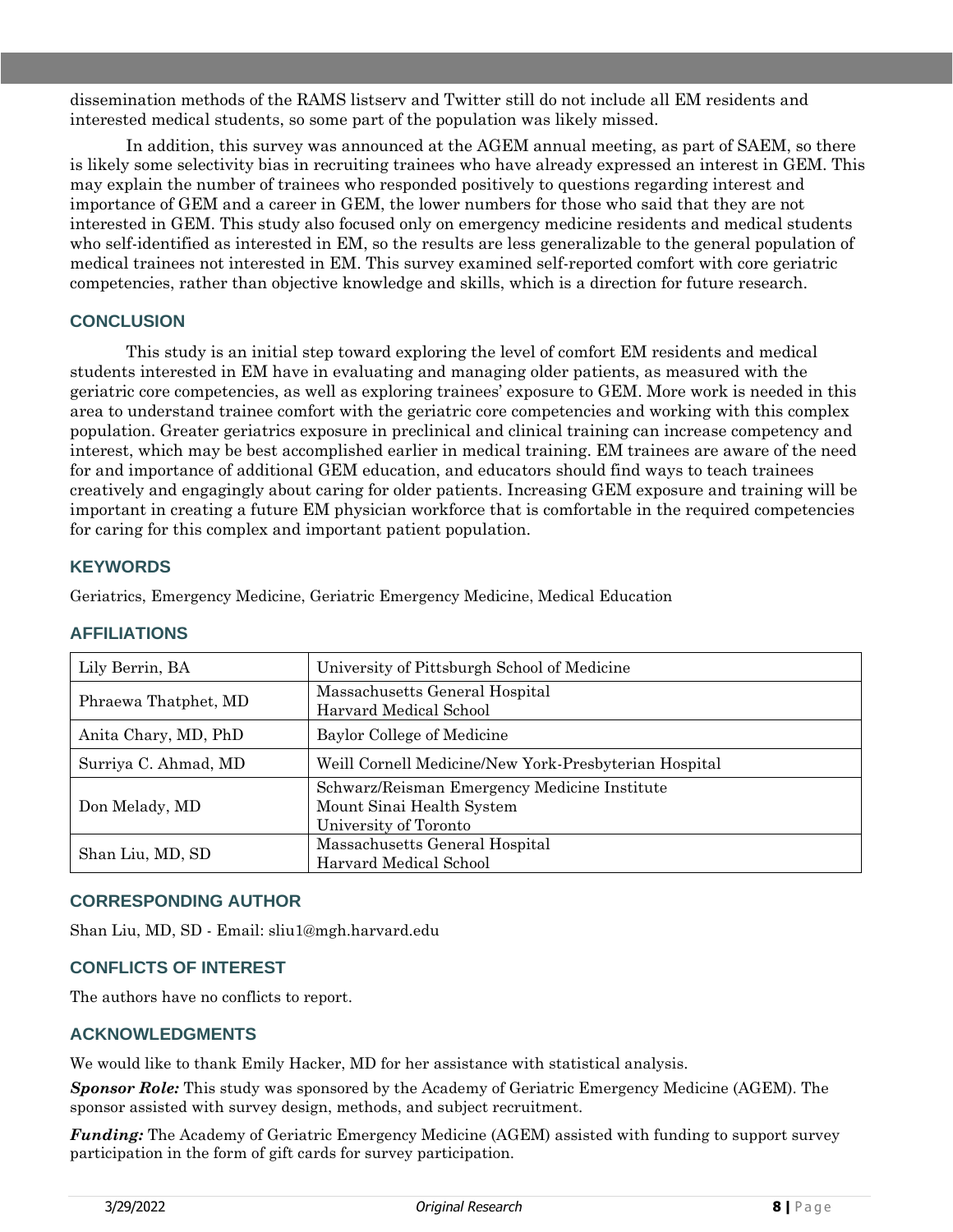#### **REFERENCES**

- 1. Hwang U, Morrison RS. The geriatric emergency department. *J Am Geriatr Soc*. 2007;55(11):1873-1876. doi:10.1111/j.1532-5415.2007.01400.x
- 2. Latham LP, Ackroyd-Stolarz S. Emergency department utilization by older adults: a descriptive study. *Can Geriatr J*. 2014;17(4):118-125. doi:10.5770/cgj.17.108
- 3. Hwang U, Shah MN, Han JH, Carpenter CR, Siu AL, Adams JG. Transforming emergency care for older adults. *Health Aff (Millwood)*. 2013;32(12):2116-2121. doi:10.1377/hlthaff.2013.0670
- 4. Liu SW, Thomas SH, Gordon JA, et al. A pilot study examining undesirable events among emergency department-boarded patients awaiting inpatient beds. *Ann Emerg Med* 2009;54(3):381-5. doi:10.1016/j.annemergmed.2009.02.001
- 5. Fakih MG, Shemes SP, Pena ME, et al. Urinary catheters in the emergency department: very elderly women are at high risk for unnecessary utilization. *Am J Infect Control* 2010; 38(9):683-8. doi:10.1016/j.ajic.2010.04.219
- 6. Sanders AB, Morley JE. The older person and the emergency department. *J Am Geriatr Soc* 1993;41(8):880-2. doi:10.1111/j.1532-5415.1993.tb06189.x
- 7. Caplan GA, Brown A, Croker WD, et al. Risk of admission within 4 weeks of discharge of elderly patients from the emergency department–the DEED study. Discharge of elderly from emergency department. *Age Ageing* 1998;27(6): 697-702. doi:10.1093/ageing/27.6.697
- 8. McCusker J, Cardin S, Bellavance Fo, et al. Return to the emergency department among elders: patterns and predictors. *Acad Emerg Med* 2000;7(3):249-59. doi:10.1111/j.1553-2712.2000.tb01070.x
- 9. Chin MH, Jin L, Karrison TG, et al. Older patients' healthrelated quality of life around an episode of emergency illness. *Ann Emerg Med* 1999;34(5):595-603. doi:10.1016/s0196-0644(99)70161-7
- 10. Hastings SN, Heflin MT. A systematic review of interventions to improve outcomes for elders discharged from the emergency department. *Acad Emerg Med* 2005;12(10): 978-86. doi:10.1197/j.aem.2005.05.032.
- 11. McCusker J, Bellavance F, Cardin S, et al and Identification of Seniors at Risk Steering C: Screening for geriatric problems in the emergency department: reliability and validity. *Acad Emerg Med* 1998;5(9):883- 93. doi:10.1197/j.aem.2005.05.032
- 12. McCusker J, Bellavance F, Cardin S, et al. Detection of older people at increased risk of adverse health outcomes after an emergency visit: the ISAR screening tool. *J Am Geriatr Soc* 1999;47(10):1229-37. doi:10.1111/j.1532-5415.1999.tb05204.x
- 13. Legramante JM, Morciano L, Lucaroni F, et al. Frequent Use of Emergency Departments by the Elderly Population When Continuing Care Is Not Well Established. *PLoS One*. 2016;11(12):e0165939. doi:10.1371/journal.pone.0165939
- 14. Roussel-Laudrin S, Paillaud E, Alonso E, et al. Mise en place de l'équipe d'intervention gériatrique et de l'évaluation gériatrique aux urgences de l'hôpital Henri-Mondor [The establishment of geriatric intervention group and geriatric assessment at emergency of Henri-Mondor hospital]. *Rev Med Interne*. 2005;26(6):458-466. doi:10.1016/j.revmed.2005.03.004
- 15. Hu SC, Yen D, Yu YC, Kao WF, Wang LM. Elderly use of the ED in an Asian metropolis. *Am J Emerg Med*. 1999;17(1):95-99. doi:10.1016/s0735-6757(99)90029-3.
- 16. Strange GR, Chen EH, Sanders AB. Use of emergency departments by elderly patients: projections from a multicenter data base. *Ann Emerg Med*. 1992;21(7):819-824. doi:10.1016/s0196-0644(05)81028-5
- 17. Leipzig RM, Granville L, Simpson D, Anderson MB, Sauvigné K, Soriano RP. Keeping granny safe on July 1: a consensus on minimum geriatrics competencies for graduating medical students. *Acad Med*. 2009;84(5):604-610. doi:10.1097/ACM.0b013e31819fab70
- 18. Leipzig R, Sehgal M, Schwartz A, et al. Minimum Competencies in Geriatrics for Medical Students. *American Geriatrics Society*. 2021. Accessed March, 6, 2022. [https://adgap.americangeriatrics.org/sites/default/files/media/files/AGS%20Geriatric%205Ms%20Competen](https://adgap.americangeriatrics.org/sites/default/files/media/files/AGS%20Geriatric%205Ms%20Competencies%20for%20Medical%20Students.pdf) [cies%20for%20Medical%20Students.pdf](https://adgap.americangeriatrics.org/sites/default/files/media/files/AGS%20Geriatric%205Ms%20Competencies%20for%20Medical%20Students.pdf)
- 19. Williams BC, Warshaw G, Fabiny AR, et al. Medicine in the 21st century: recommended essential geriatrics competencies for internal medicine and family medicine residents. *J Grad Med Educ*. 2010;2(3):373-383. doi:10.4300/JGME-D-10-00065.1